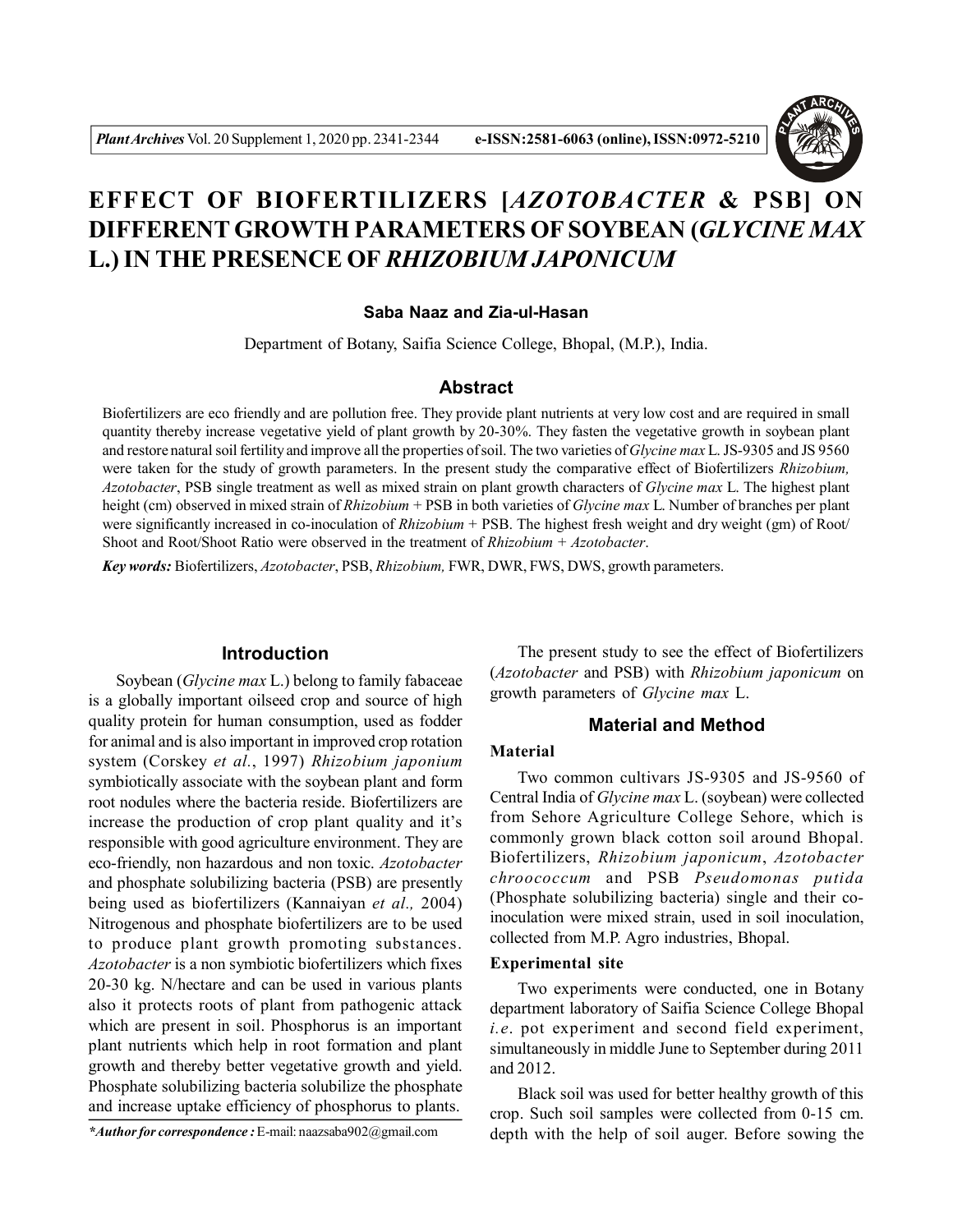selected seeds of *Glycine max* L. variety JS-9305 and JS-9560 were treated with fungicide *i.e*. 1% sodium hypochloride for 10 minutes then soil inoculated with *Rhizobium, Azotobacter* and PSB culture 20 gm. Individually and mixed strain of *Rhizobium* + *Azotobacter, Rhizobium* + PSB and *Azotobacter* + PSB,  $20 + 20$  gm. Respectively. First the soil inoculated with biofertilizers and seed of pot and field experiments with their control (Uninoculated). In pot experiments 24" pots were taken, number of treatments were 6+1=7, depth of sowing of treated seeds was 1.5 to 2.0 cm. and total number of replicates were three. In field experiment, the treated seeds of soybean two varieties JS-905 and JS-9560 were sawn in randomized block design. After 15 days germination thinning was done to maintain uniformity and desirable plant population. To protect the crop from weed interaction, first and second hand weeding was done 15 days and 30 days after spraying Theydon 35 EC  $\omega$  10 m/10 liters twice after 25 days and 50 days of seed germination. 25 plants were selected randomly and tagged for the observations of growth and yield characters. Root/shoot length of 20 days old seedlings, Root/shoot ratio, fresh weight and dry weight of Root and Shoot, plant height at maturity. no. of branches per plant, dry weight of plant. The observations were recorded during different stages of growth and statistically analyzed.

## **Result & Discussion**

In the present study to see the effect of non-symbiotic biofertilizers on the growth of *Glycine max* L. (Soybean) in the presence of symbiotic biofertilizers. *Rhizobium japonicum* lives in root nodules of soybean, forms the nodules and fix atmospheric  $N_2$  symbiotically. *Azotobacter chrooccocum* non symbiotic biofertilizers, which fix the atmospheric  $N_2$ , in soil independently, Phosphate solubilizing bacteria (PSB) which is *Pseudomonas putida* convert the insoluble phosphate into soluble forms. Various treatments of biofertilizers, *Rhizobium, Azotobacter* and PSB in single and mixed inoculation showed a significant effect on root length and shoot length of 20 days old seedlings of soybean.

In both varieties JS-9305 and JS-9560 Root length was significantly increased by the treatment of mixed strain, *Rhizobium* + *Azotobacter, Rhizobium* + PSB and *Azotobacter* + PSB 9.6 cm, 9.3 cm and 9.4 cm. respectively.

**Table 1:** Effect of different doses of biofertilizers (*Rhizobium, Azotobacter* and PSB) and their combination on 20 days old seedling, Root length, Shoot length and Root/shoot ratio in two varieties of soybean (*Glycine max* L. Merril.).

|                  | <b>Treatment of Biofertilizers</b> | <b>Doses</b>            | 20 Days old seeding |              |              |  |
|------------------|------------------------------------|-------------------------|---------------------|--------------|--------------|--|
| S.<br>No.        |                                    |                         | <b>Root</b>         | <b>Shoot</b> | Root/        |  |
|                  |                                    |                         | Length              | Length       | <b>Shoot</b> |  |
|                  |                                    |                         | (cm)                | (cm)         | ratio        |  |
|                  |                                    |                         | Variety - JS - 9305 |              |              |  |
| 1.               | Control (uninoculated)             |                         | 7.2                 | 2.8          | 2.57         |  |
| $\overline{2}$ . | Rhizobium                          | $20 \text{ gm}$         | 8.1                 | 3.0          | 2.70         |  |
| 3.               | Azotobacter                        | $20 \text{ gm}$         | 8.4                 | 2.9          | 2.89         |  |
| $\overline{4}$ . | <b>PSB</b>                         | $20 \text{ gm}$         | 7.9                 | 2.4          | 3.29         |  |
| 5.               | $Rhizobium + Azotobacter$          | $20+20$ gm              | 9.6                 | 3.9          | 2.46         |  |
| 6.               | $Rhizobium + PSB$                  | $\overline{2}0 + 20$ gm | 9.3                 | 2.7          | 3.44         |  |
| $\tau$           | $Azotobacter + PSB$                | $20 + 20$ gm            | 94                  | 3.0          | 3.13         |  |
|                  | $CD =$                             |                         | $\overline{2.1}$    | 2.3          |              |  |
|                  | $SE \pm =$                         |                         | 0.02                | 0.02         |              |  |
|                  |                                    |                         | Variety-JS- $9560$  |              |              |  |
| 1.               | Control (uninoculated)             |                         | 7.0                 | 27           | 2.59         |  |
| $\overline{2}$ . | Rhizobium                          | $20 \text{ gm}$         | 8.3                 | 3.1          | 2.67         |  |
| 3.               | Azotobacter                        | $20 \text{ gm}$         | 8.6                 | 2.8          | 3.07         |  |
| $\overline{4}$ . | <b>PSB</b>                         | $20 \text{ gm}$         | 7.5                 | 2.3          | 3.26         |  |
| 5 <sub>1</sub>   | $Rhizobium + Azotobacter$          | $20+20$ gm              | 9.9                 | 3.8          | 2.60         |  |
| 6.               | $Rhizobium + PSB$                  | $20+20$ gm              | 94                  | 3.5          | 2.68         |  |
| 7.               | $Azotobacter + PSB$                | $20+20$ gm              | 9.6                 | 3.3          | 2.90         |  |
|                  | $CD =$                             |                         | 2.2                 | 2.4          |              |  |
|                  | $SE \pm =$                         |                         | 0.01                | 0.02         |              |  |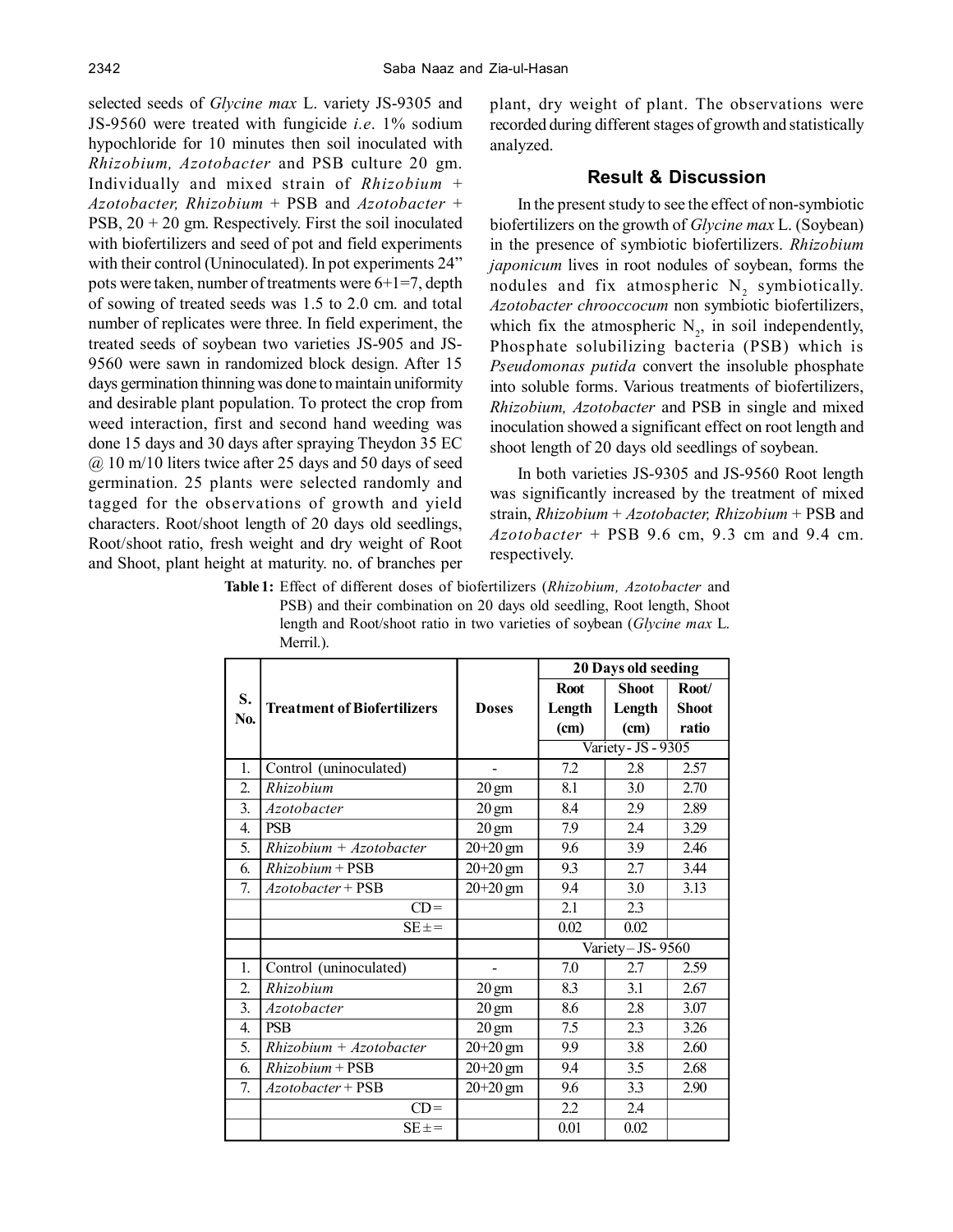| S.               | <b>Treatment of</b>       |                 | FW                  | <b>DW</b> | <b>FW</b> | <b>DW</b> |
|------------------|---------------------------|-----------------|---------------------|-----------|-----------|-----------|
| No.              | <b>Biofertilizers</b>     | <b>Doses</b>    | root                | root      | shoot     | shoot     |
|                  |                           |                 | per                 | $(g)$ per | $(g)$ per | $(g)$ per |
|                  |                           |                 | plant               | plant     | plant     | plant     |
|                  |                           |                 | Variety - JS - 9305 |           |           |           |
| 1.               | Control (uninoculated)    |                 | 14.21               | 7.26      | 28.20     | 11.12     |
| 2.               | Rhizobium                 | $20 \text{ gm}$ | 18.14               | 8.82      | 45.21     | 13.01     |
| $\overline{3}$ . | Azotobacter               | $20 \text{ gm}$ | 19.21               | 8.87      | 42.31     | 12.42     |
| 4.               | <b>PSB</b>                | $20 \text{ gm}$ | 21.31               | 10.10     | 38.12     | 11.01     |
| 5.               | $Rhizobium + Azotobacter$ | $20+20$ gm      | 38.43               | 18.34     | 56.21     | 18.14     |
| 6.               | $Rhizobium + PSB$         | $20+20$ gm      | 32.14               | 12.01     | 56.13     | 16.23     |
| 7.               | Azotobacter + PSB         | $20+20$ gm      | 34.11               | 13.12     | 55.10     | 15.98     |
|                  | $CD =$                    |                 | 1.41                | 0.96      | 2.4       | 1.01      |
|                  | $SE \pm =$                |                 | 0.92                | 0.08      | 0.97      | 0.12      |
|                  |                           |                 | Variety - JS-9560   |           |           |           |
| 1.               | Control (uninoculated)    |                 | 13.87               | 7.21      | 28.91     | 12.01     |
| $\overline{2}$ . | Rhizobium                 | $20 \text{ gm}$ | 18.34               | 8.89      | 46.19     | 13.41     |
| $\overline{3}$ . | <i>Azotobacter</i>        | $20 \text{ gm}$ | 20.01               | 8.93      | 43.12     | 12.62     |
| 4.               | <b>PSB</b>                | $20 \text{ gm}$ | 22.30               | 10.18     | 39.72     | 11.51     |
| 5.               | $Rhizobium + Azotobacter$ | $20 + 20$ gm    | 37.72               | 18.81     | 58.12     | 18.20     |
| 6.               | $Rhizobium + PSB$         | $20+20$ gm      | 33.14               | 18.54     | 57.32     | 16.37     |
| 7.               | Azotobacter + PSB         | $20+20$ gm      | 35.20               | 12.92     | 57.97     | 16.92     |
|                  | $CD =$                    |                 | 1.32                | 0.97      | 2.12      | 1.01      |
|                  | $SE \pm =$                |                 | 0.97                | 0.09      | 0.97      | 0.18      |

**Table 2:** Effect of different doses of Biofertilizers (*Rhizobium, Azotobacter* and PSB) and their combination on FW & DW root and FW & DW shoot in two varieties of soybean (*Glycine max* L. Merril.).

 $Fw =$  Fresh Weight,  $DW = Dry$  Weight

Shoot length of 20 day old seedling in both varieties of JS-9305 and JS-9560 were significantly increased under the mixed strains of biofertilizers *i.e.* 3.9 cm, 3.8 cm, 3.0 cm, in comparison of control 2.8 cm. The best response was recorded in treatment of *Rhizobium* + *Azotobacter* where Root length and shoot length was highest 9.6 cm and 9.9 cm in comparison of control 7.2 and 7.0, table 1.

The fresh weight (FW) and dry weight (DW) of Root per plant when plant become mature, highest fresh weight and dry weight observe under the treatment of *Rhizobium* + *Azotobacter* 20 gm + 20 gm it was (FW) 38.43, (DW) 18.34 in the variety of JS-9305 and 37.72 and 18.81 in the variety of JS-9560 respectively. The same pattern of FW and DW of Shoot under the treatment *Rhizobium* + *Azotobacter* in both varieties JS-9305 and JS-9560 were observed. (Table 2).

Plant height were recorded when the plants become mature. In this parameter there was significant difference in height of plants, treated with mixed strains of *Rhizobium* + *Azotobacter, Rhizobium* + PSB and *Azotobacter* + PSB. In single treatments of biofertilizers, the height was not significantly increase in both the

varieties JS-9305 and JS-9560 of Soybean. The highest plant height was observed under the treatment of *Rhizobium* + PSB mixed strain, it was 96.34 cm in variety JS 9305 against the control 62.43 cm. (Table 3). In variety JS-9560 the plant height was 98.92 cm observed by the same mixed strain.

In this parameter mixed strains of biofertilizers are again more effective than that of individual treatment of Biofertilizers (Table 3) Highest number of branches observed under mixed treatment of *Rhizobium* + PSB 24.24 in variety JS-9305 and 28.97 in variety JS-9560 in comparison of control 12.31 and 12.17 respectively. The combination of *Rhizobium* + *Azotobacter* highest dry weight of plant observed *i.e.* 24.13 gm in variety. JS-9305 and 23.01 gm in variety JS-9560. Single PSB treatment in both varieties was lowest. (Table 3).

Plant height is an important index of plant growth which indicate the effect of different treatments. In two cultivars of soybean, height of plant significantly effected, statistical data show the increase in height in mixed strain *Rhizobium* + PSB treatment is prominent. PSB increase the solubilization of phosphate which with nitrogen increase the proliferation of root thus increase the